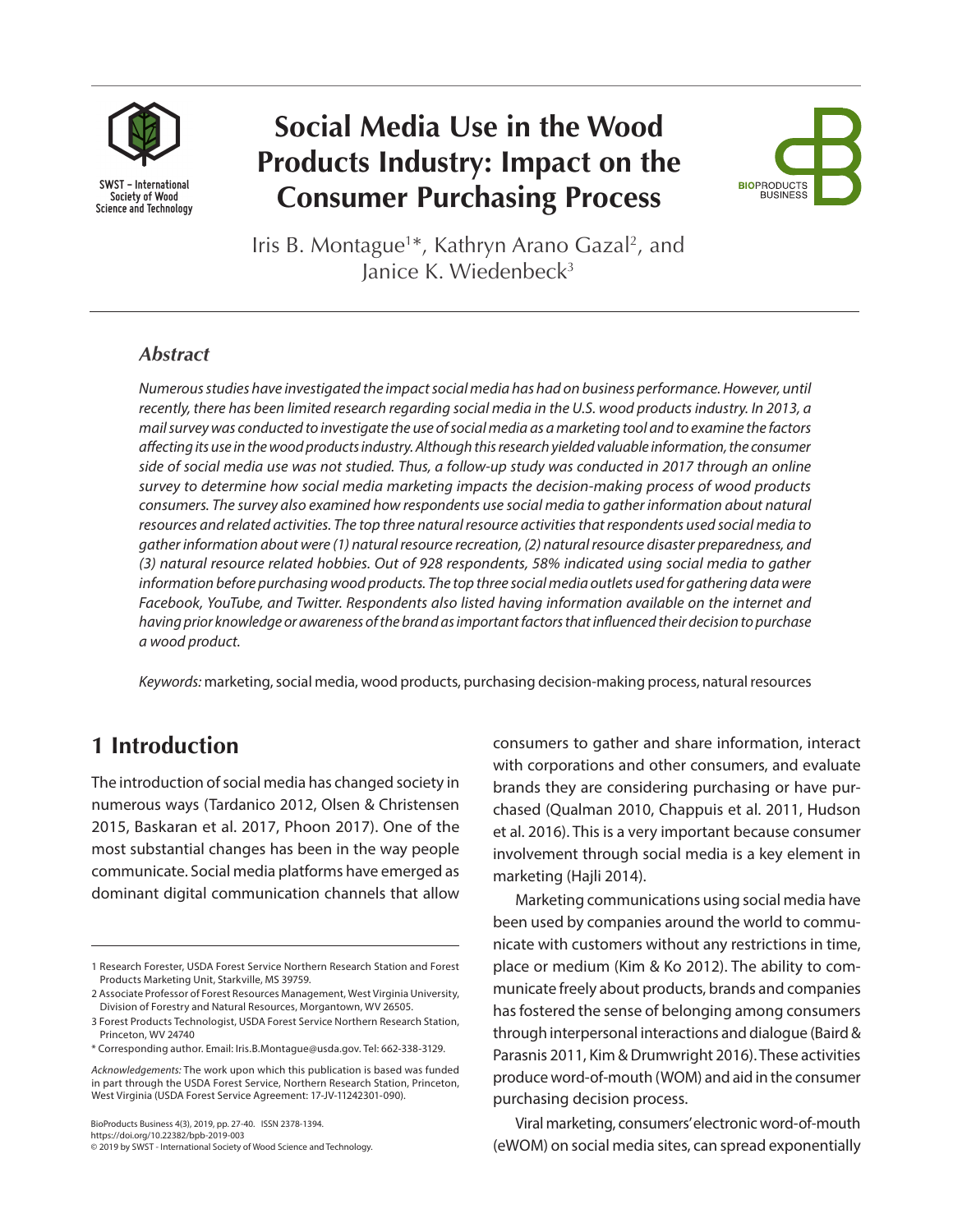and allow transmission of messages to thousands and even millions (Vilpponen et al. 2006, Gunawan & Huarng 2015). Because of this, social media sites can be an important factor that influences consumers' purchasing decisions (Gunawan & Huarng 2015). Studies of the impact of social media on consumer purchasing behavior have indicated that trust in vendors is a critical factor that needs to be developed via social media communications to affect on-line purchases (Hajli 2014). The perceived usefulness of a potential vendor's social networking sites also has a large influence on purchase intentions and behavior (Hajli 2014).

With the increased use of social media in all aspects of everyday life and the continuing change in its use for business purposes, it is important to analyze the effects of social media on business strategies. Since the commercial introduction of the internet, there have been numerous studies that have examined the internet and digital, social media and mobile marketing. These studies have shown that the internet has the potential to help consumers by making search easier and choice better (Lamberton & Stephen 2016). However, in terms of the wood products industry, adoption of technology has been slow compared to other industries. Unfortunately, research of technology and internet use in the wood industry has been at a similar pace. Vlosky & Gazo (1996) were among the first to look at Information Technology (IT) interest in the wood products industry. A series of subsequent studies by Vlosky et al. (2002) looked at ecommerce use in various sectors of the wood products industry (Vlosky & Westbrook 2002, Vlosky et al. 2002, Vlosky & Smith 2003). E-commerce adoption by the wood products industry in specific geographical regions also has been researched (Shook et al. 2002, Arano 2008, Montague & Wiedenbeck 2012). With regard to social media use in the wood products industry, Montague et al. (2016) and Gazal et al. (2016) recently examined social media use among the wood products sector. However, all of these papers specifically examined the manufacturing sector of wood products; studies of consumer use of social media to gather information about wood products before purchasing are lacking.

As discussed earlier, social media plays an important role in society and commerce, and the role it has in the wood products industry has expanded substantially during the last decade. However, key questions remain unanswered. This study expands on previous research conducted on social media use by the wood products industry. As opposed to the earlier study, the main goal of this study is to provide an overview of consumer use of social media when making wood product purchasing decisions. To fully understand how consumers use social media during the wood product purchasing process, this study: (1) identified the type(s) of social media sites/apps used in the wood product purchasing process, (2) identified and described how and why consumers use social media, (3) identified and described the perceptions held about social media and traditional media, (4) identified and described key factors that influence and motivate consumers to buy wood products on social media and (5) examined the effectiveness of social media during the wood purchasing decision process.

This information is needed by businesses that are concerned about how consumers use social media platforms to gather information about wood products. It gives a fundamental layout of current social media consumer trends as well as consumer attitudes and perceptions about using social media while researching a product. The information gathered from this study can be valuable to companies that already have a social media presence as well as those wishing to incorporate social media into their company's marketing strategy. This research is not only beneficial to the wood products industry, but to any business interested in learning about the role of social media in the product purchasing decision making process.

# **2 Materials and Methods**

#### *2.1 Questionnaire and Data Collection*

An online survey was conducted in the fall of 2017 to collect information on social media use among U.S. consumers who purchased wood products in the last 5 years. The survey, designed by the Division of Forestry and Natural Resources at West Virginia University, was conducted by Survey Sampling International (SSI), which is a fee-for-service company that provides market research data collection services. SSI uses panel-based online surveys for data collection. Because we knew SSI had participated in earlier surveys of wood products consumers (e.g., Cai and Aguilar 2014), they were engaged to conduct this survey. SSI currently maintains about 17 million panel participants in over 90 countries (SSI 2018). An online panel is "a sample of persons who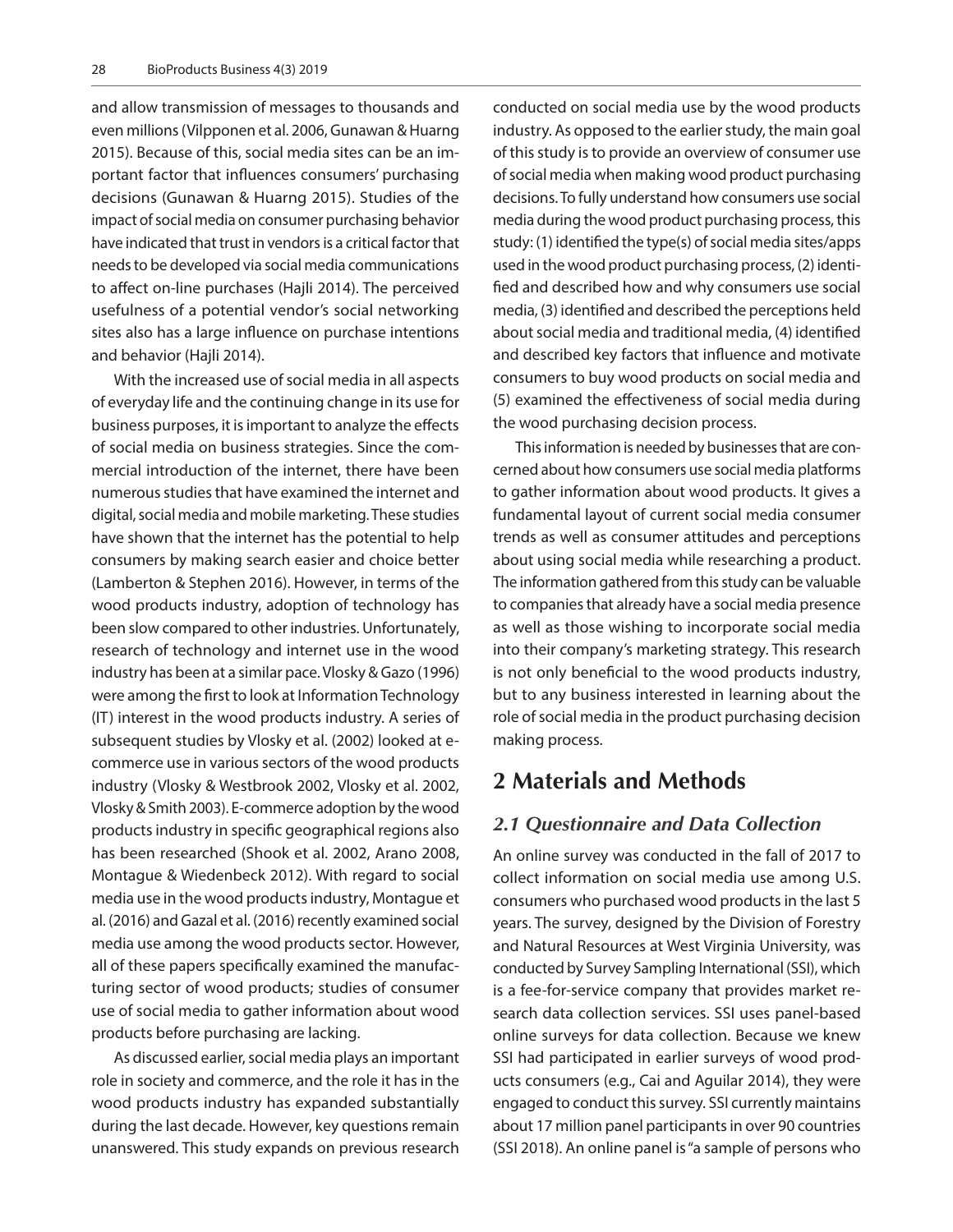have agreed to complete surveys via the Internet" and is selected mostly through probability sampling or in some cases through nonprobability-based recruitment (AAPOR 2007). SSI's system for providing a sample that is representative of the target population involves using *"a three-stage randomization process in matching a participant with a survey they are likely to be able to complete. First, participants are randomly selected from SSI's panels to be invited to take a survey, and these participants are combined with others entering SSI's Dynamix™ sampling platform after responding to online messaging. A set of profiling questions is randomly selected for them to answer (these are methodologically correct questions, never affirmation questions) and upon completion, participants are matched with a survey they are likely to be able to take, using a further element of randomization"* (SSI 2018). Panel-based, online survey research has grown rapidly in the past decade and has been used in many fields to collect survey data (Callegaro et al. 2014). It also has been employed in a number of studies related to forest products marketing. For example, Thompson et al. (2006), Aguilar and Cai (2010) and Cai and Aguilar (2014) have used SSI data to look at the effects of environmental labeling consumer preferences for wood products and perceptions of consumers about corporate social responsibility in the wood products industry, respectively.

The questionnaire used in this research was comprised of three sections and had a total of 32 questions. Data collected included information on wood products purchases in the last 5 years, social media use overall, social media use related to wood products purchasing decisions and demographic characteristics. Participants were given an opportunity to provide additional comments at the end of the questionnaire. Question types in this survey were categorical (multiple choice), rating (interval, 5-point scales) and open ended.

SSI administered the questionnaire to a random sample drawn from its online panel of U.S. participants 18 years and older. Replicating the sample sizes used from the studies of Aguilar and Cai (2010) and Cai and Aguilar (2014), 1,000 observations were targeted for this study. In addition, a sample of 1,000 was targeted to achieve a 3% sampling error at 95% confidence level. SSI continued to collect responses until the targeted number of responses was met.

A total of 1,082 responses were collected from the survey. However, 154 respondents did not purchase any wood products in the last 5 years, resulting in a total of 928 usable responses. While collecting probability-based internet panel data, such as that used in this study, is costeffective and able to access large and diverse samples quickly (Hays et al. 2015), there are potential issues with regard to sample representativeness and nonresponse bias (Couper 2000). To address the issue of nonresponse bias, we followed the approach used by Cai and Aguilar (2014) by comparing the responses of those who completed a questionnaire and those who did not complete a questionnaire. A method for testing nonresponse bias for mail-based surveys is to test early respondents against late respondents. The basic assumption is that late respondents are a proxy for nonrespondents (Lin and Schaeffer 1995). The approach by Cai and Aguilar (2014) follows the same theory but equates the respondents who did not complete the questionnaire to nonrespondents. Responses to the question of whether respondents used social media in their purchasing decisions related to wood products were used to test for bias. The result of the Kolmogorov-Smirnov test (K-S test) indicates that the samples came from the same distribution (K-S statistic = 0.71). Thus, the responses of those who completed a questionnaire are not statistically different from those that did not complete a questionnaire regarding social media use in wood products purchasing decisions.

To address whether our sample is representative of the U.S. population, we compared the socio-demographic characteristics of our sample to US Census data. Cai and Aguilar (2014) used the same approach since response rate could not be calculated given the nature of the online panel data used. In most cases, our sample is comparable to the US Census data. For example, 50.3% of our sample is female, which is comparable to the US Census data gender results (50.8%, US Census Bureau 2016). With respect to annual household income, 57.7% of our sample reported income over \$50,000, which is comparable to US census findings (57%). With respect to race, our sample is also comparable to that of the US Census data – 73.8% of our sample are white compared to 76.9% for the US census data. Our sample is slightly more educated than the census data – about 80.4% of our sample reported having had some college education or having earned a college degree while the United States Census Bureau (2016) reported about 60.3% of the US population having the same educational attainment. This may suggest that our sample would be more likely to use the internet and social media.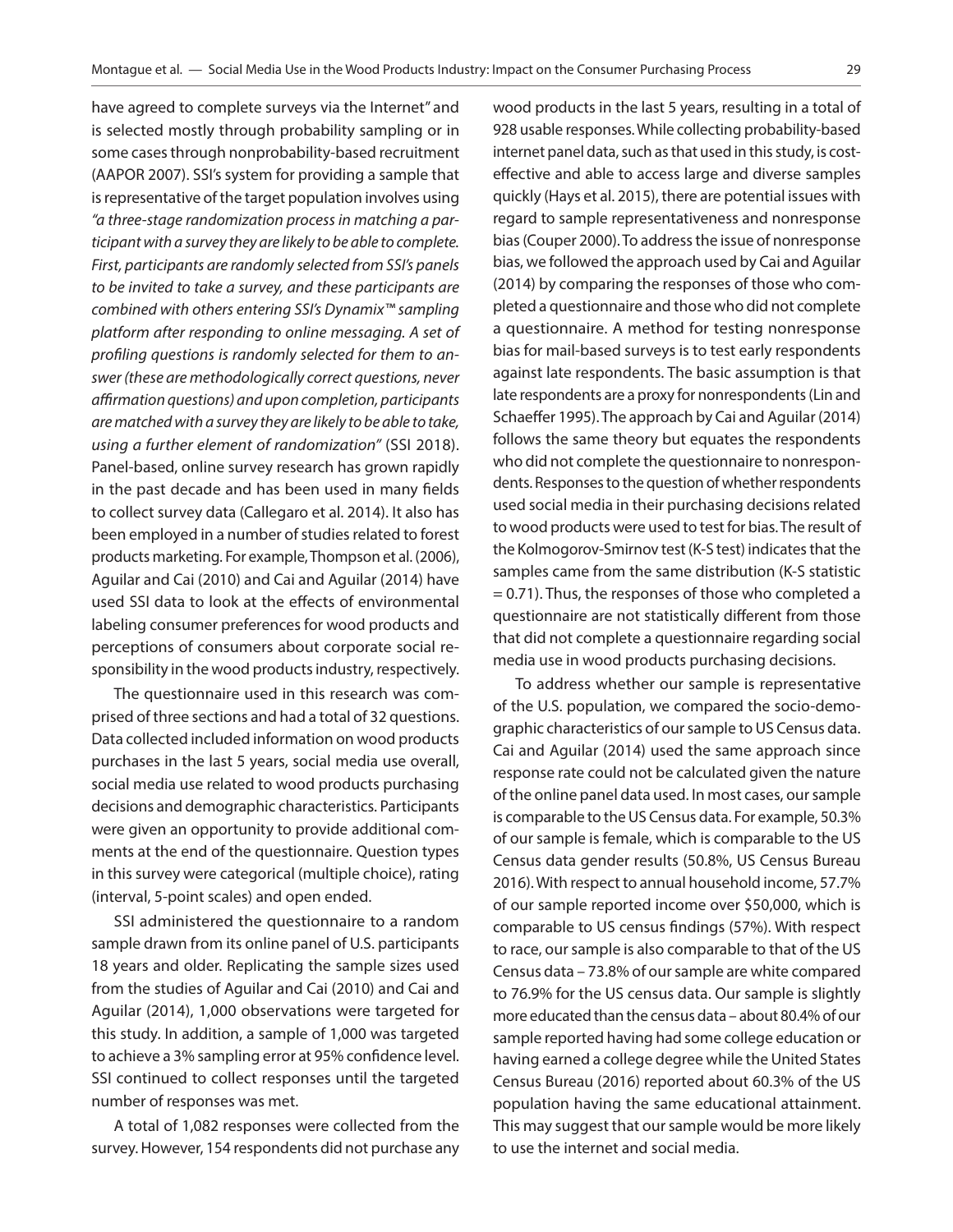#### *2.2 Data Measures and Analysis*

In addition to answering questions referencing demographics, respondents were asked to rate how important six factors were in influencing their decision to purchase a wood product using a 5-point scale anchored by 1 (not important) and 5 (very important). Respondents also were asked to rate their level of agreement with a predetermined list of five statements concerning the advantages of using social media compared to traditional media when buying wood products on a 5-point scale anchored by 1 (strongly disagree) and 5 (strongly agree.) Finally, respondents were given a list of five purchasing decision stages and asked to rank how each stage had been affected by social media on a 5-point scale anchored by 1 (least affected) and 5 (most affected). Simple descriptive statistics used for ordinal data (medians, frequency distribution of responses) were used to evaluate responses to each question and *t* tests (1-sample;  $\alpha$  = 0.05) were conducted to determine those statements that were overall judged to be significantly different from the neutral score of 3.

The Kruskal-Wallis non-parametric, rank-based test was used to assess the likelihood that the distributions of responses to questions that used the 5-point scale were similar for different groups of respondents (based on age group, gender, education, race, etc.). The Wilcoxon scores were compared among groups for several of the significant Kruskal-Wallis tests to understand the relative importance levels assigned to a characteristic. Social media usage levels and respondent age groups are examples of the characteristics tested.

#### *2.3 Study Limitations*

There are limitations to our work that are similar to other research employing online surveys. Although panel surveys can be administered quickly and are usually cost efficient, there are some disadvantages. Because results were obtained from an established panel, the responses may not necessarily reflect those of other U.S. consumers as recent studies based on online surveys have acknowledged biases toward "younger age, white, non-Hispanic ethnicity, literate, non-visually impaired, and persons with low time costs" (Craig et al. 2013). In addition, a survey design error failed to filter out respondents that did not purchase wood products and resulted in a lower than desired number of useable responses.

# **3 Results and Discussion**

#### *3.1 Demographics*

Each respondent was asked to provide standard demographic information. This included information about age, race, education, income, community type, home ownership and land ownership. As stated earlier, the portion of male respondents (49.7%) and female respondents (50.3%) were almost equal. Individuals aged 30-49 years old represented the largest group of respondents (37.6%) followed by individuals in the 50-64 age group (25.5%), the 18-29 age group (25.4%) and the 65 and older age group (11.5%). When asked to indicate their race, 47.5% identified themselves as Caucasian/White, 18.3% identified as Black/African American, 15.6% identified as Asian/Pacific Islander, 1.1% identified as Native American/American Indian and 4.2% identified as "Other".

When asked about income, 32.9% of the respondents indicated income of \$75,000 or more, 21.8% indicated income of \$50,000-\$74,000, 21.4% indicated income of less than \$30,000 and 20.9% indicated income of \$30,000-\$49,000. The majority of the respondents were college graduates (60.9%) and homeowners (69%). When asked about the community in which they resided, 48.1% indicated living in suburban areas, 32.6% indicated living in rural areas and 19.3% indicated living in urban areas. Respondents were then asked if they owned 10 or more acres of land. Only 16.9% indicated land ownership of 10 or more acres.

#### *3.2 Wood Products Purchase/Usage*

To understand current wood products purchasing and usage trends among consumers, respondents were given a predetermined list of industrial/do-it-yourself (DIY) wood products (lumber type products, pallets, panel type products, and others) and consumer wood products (furniture, flooring, cabinets, novelties, and others) and asked to indicate which of these products they had purchased during the prior 5 years. A majority (61.6%) of the respondents indicated buying lumber in the past five years (Figure 1). Panels were the next most purchased industrial/DIY product (42.1%), followed by pallets (18%) and "other" (1.3%). Some of the "other" industrial/DIY products listed were scrap wood, fence posts, garden steps and cardboard.

Consumer wood products purchases were led by furniture purchases (68% of the respondents). Flooring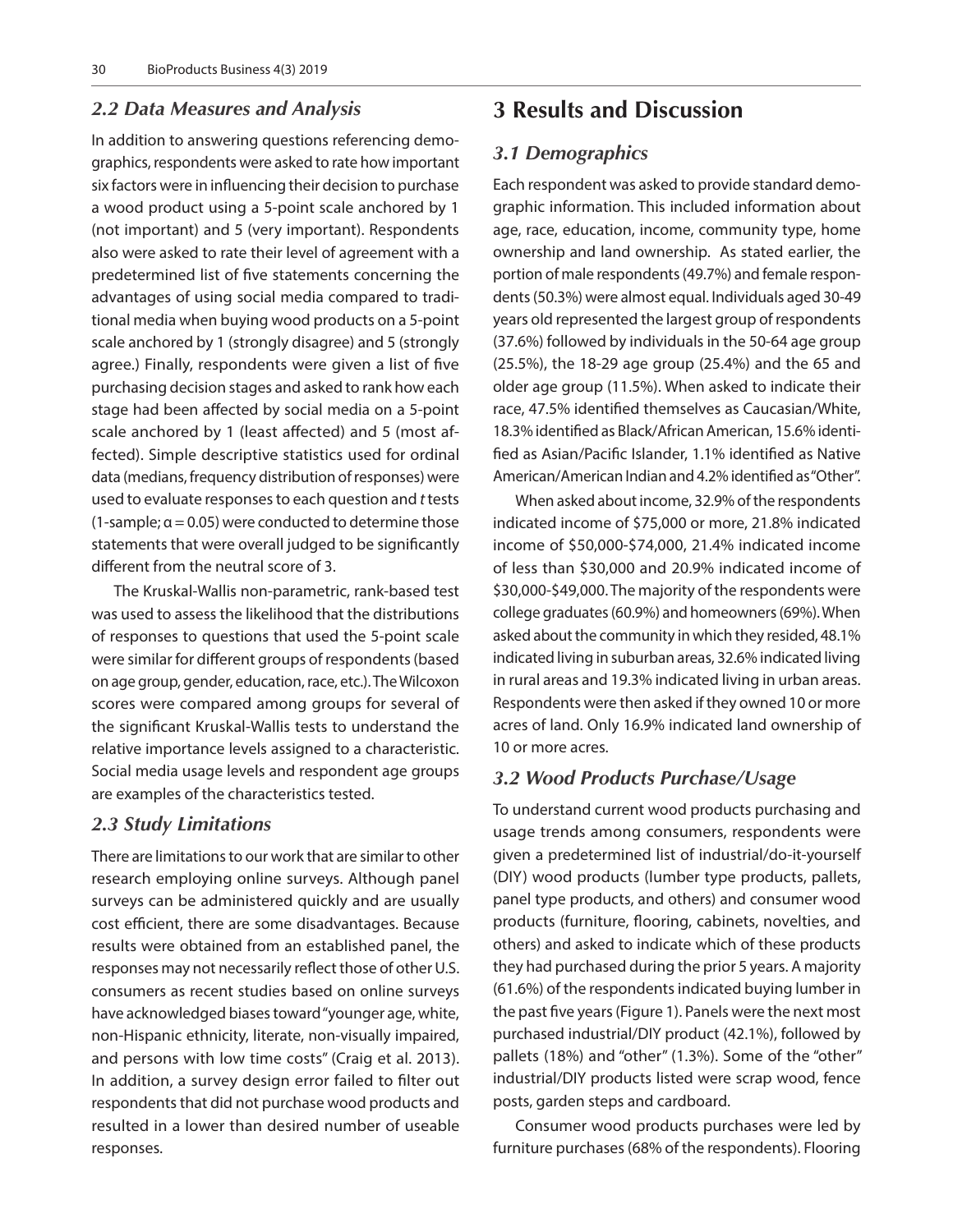

*Figure 1. Proportion of respondents indicating they purchased various industrial/DIY and consumer wood products during the previous 5 years.*

was the next most purchased consumer product (38%), followed by cabinets (21.1%), novelties (21.1%) and "other" (2.5 %). Some of the "other" items listed were shelving boards, doors, marine wood, bedding and trim.

In reviewing the data and comments left by the respondents it appears that some consumers have a limited view of wood products and uses. One respondent stated that "boards are just boards." Other respondents stated "I don't do DIY projects in wood" and "I get information I need at lumber yard(s)." This indicates that some respondents think of "wood products" as only lumber, plywood and other products that are considered primary products and do not consider furniture, cabinets and other products that are considered secondary products as "wood products". This also may indicate a need for more consumer education and product promotion from wood products manufacturers about the many types, benefits and uses of wood products.

#### *3.3 Social Media Use*

To determine social media use among consumers, each respondent was asked to indicate whether they used social media. They then were given a predetermined list of social media sites/types and asked to select all those used. A majority of respondents (88.1%) use social media. Facebook, YouTube, Twitter, photo sharing sites and LinkedIn were listed as the top five social media sites/types used by the respondents (Figure 2). Of note, LinkedIn is the only site for which the usage by the youngest age group (those ages 18-29) is lower than for the three older age groups. LinkedIn focuses on professional information, encouraging users to create abbreviated curriculum vitae and establishing professional connections (Skeels and Grudin 2009), something likely less utilized by the youngest age group. Geo-location sites, Myspace, forum sites, blog sites and "other" sites were listed as the five least used social media sites/types. Other social media research shows similar results when looking at the most popular U.S. sites/types (Montague et. al 2016, Chaffey 2016). According to Chaffey (2016), social media networks are so well established that there are now a core "top 5" social networks which stay on the most popular list year after year. Facebook is, without question, the most popular site in the U.S. and worldwide, with YouTube the second most popular site (Nadeem et al. 2015, The Statistics Portal 2018).

To gain an understanding of current consumer social media trends, respondents were asked a series of questions to determine the reasons for social media use, types of activities conducted on social media and the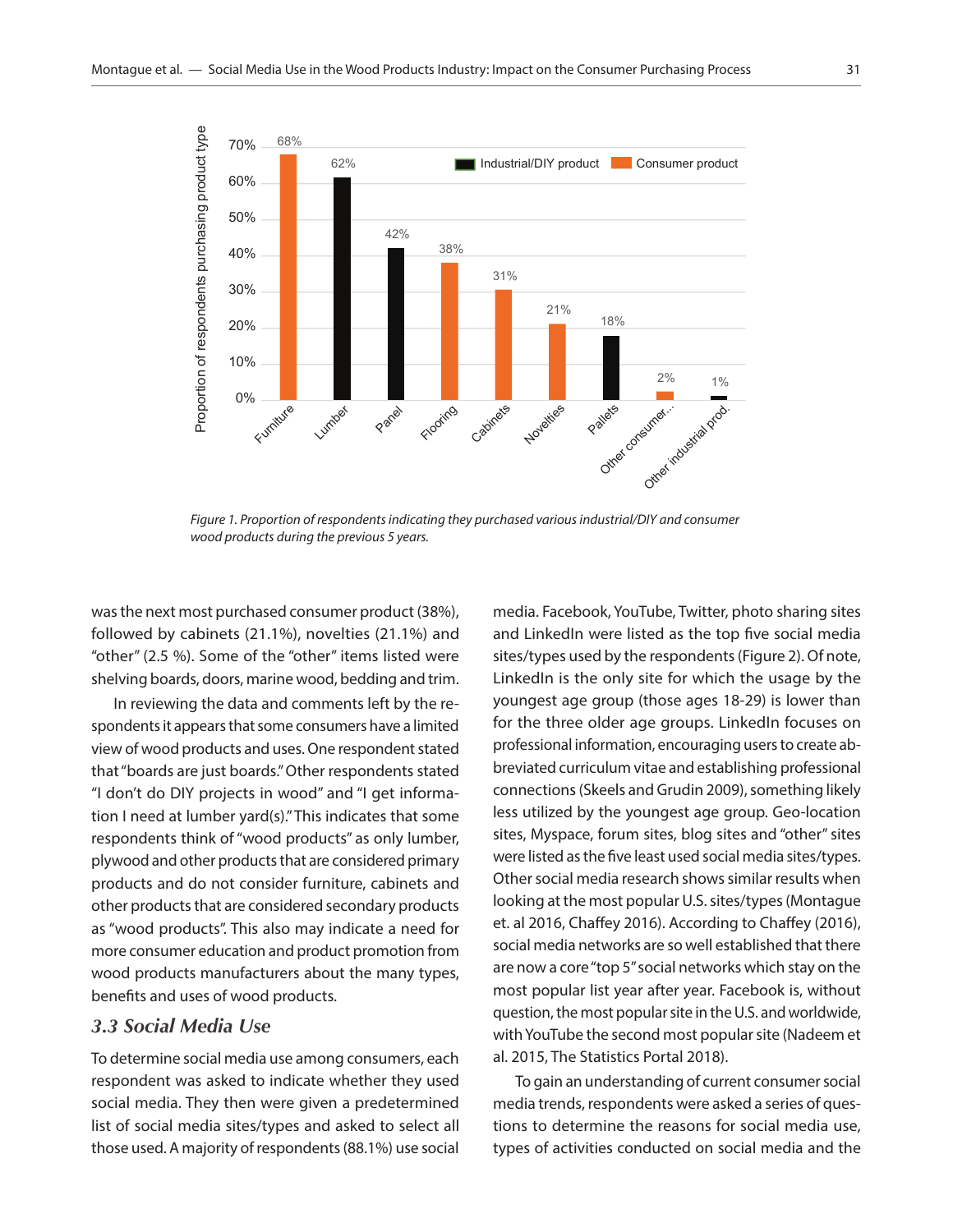

*Figure 2.--Proportion of responding consumers in different age groups indicating they used the listed social media sites/types.*

amount of time spent on social media and using mass media. Respondents were given three separate predetermined lists to describe their reasons for social media use and their social media activities and were asked to select all that applied. The top three reasons for using social media were (1) to network with friends, (2) for entertainment purposes, and (3) to gather information (Figure 3). Interaction with peers is a fundamental human act, and studies agree that peers are the primary agents of socialization, even before family members (Shim 1996, Köhler et al. 2011, Wang et al. 2012). Of the predetermined list of activities given, respondents indicated that "liking" photos or other content related to products, sharing product contents (photo, videos, etc.) and commenting on personal experiences with products were the top three activities they participated in as social media users.

In this research we thought it relevant to also examine respondent use of social media to gather information about other natural resources and related activities, since these usage characteristics might provide insights on where wood products vendors might place advertisements to receive maximum exposure. Respondents were given a predetermined list of natural resource related activities and asked to select all that applied. The top three natural resource activities that respondents used social media to gather information about were (1) natural resource recreation, (2) natural resource disaster preparedness, and (3) natural resource related hobbies (Figure 4). Although gathering information about natural resource recreation was listed as the top activity, it should be noted that using social media to gather information about natural disasters has increased substantially in the past decade (Gao et al. 2011, Imran et al. 2013, Luna & Pennock 2018). In recent years, Facebook, Twitter, and other social media sites have been used to spread news about casualties and damages, donation efforts and alerts and to share multimedia information such as videos and photos during the California wildfires and the hurricanes that impacted the southeastern U.S. (Hughes & Palen 2009).

Respondents were then given two separate predetermined lists to indicate hours spent per week using social media sites and hours spent per week using mass media (TV, radio, magazine, newspaper, etc.) The majority of the respondents (58.9%) used social media sites approximately 6 hours or less per week. Of those respondents, 48.6% only used social media 1-3 hours a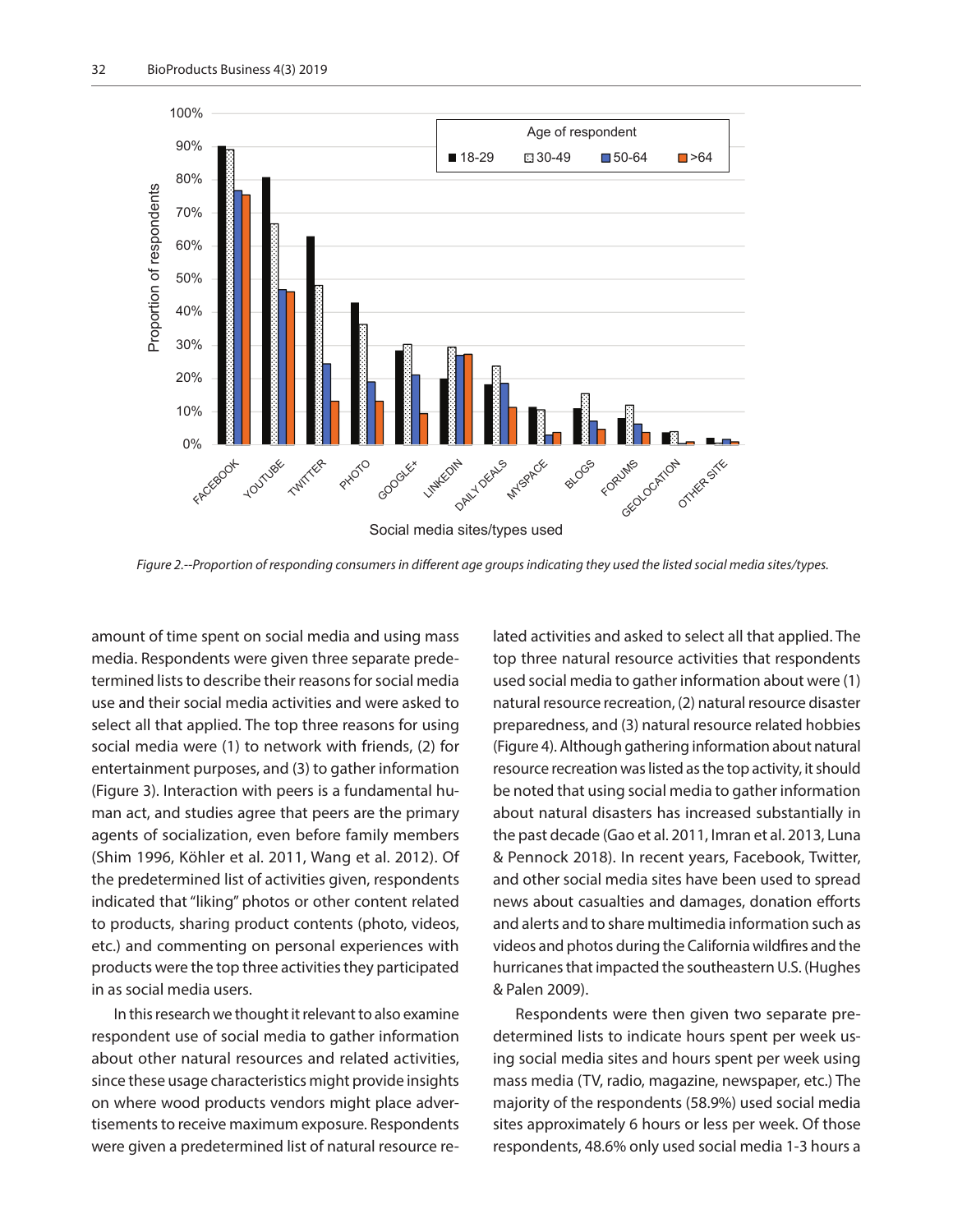

Reason for using social media

*Figure 3. Percentage of respondents indicating they use social media (blue bar) and reasons cited for using social media – multiple reasons were noted by many respondents so the totals sum to more than 100%.*



Natural resource interest

*Figure 4. Use of social media related to natural resource interests.*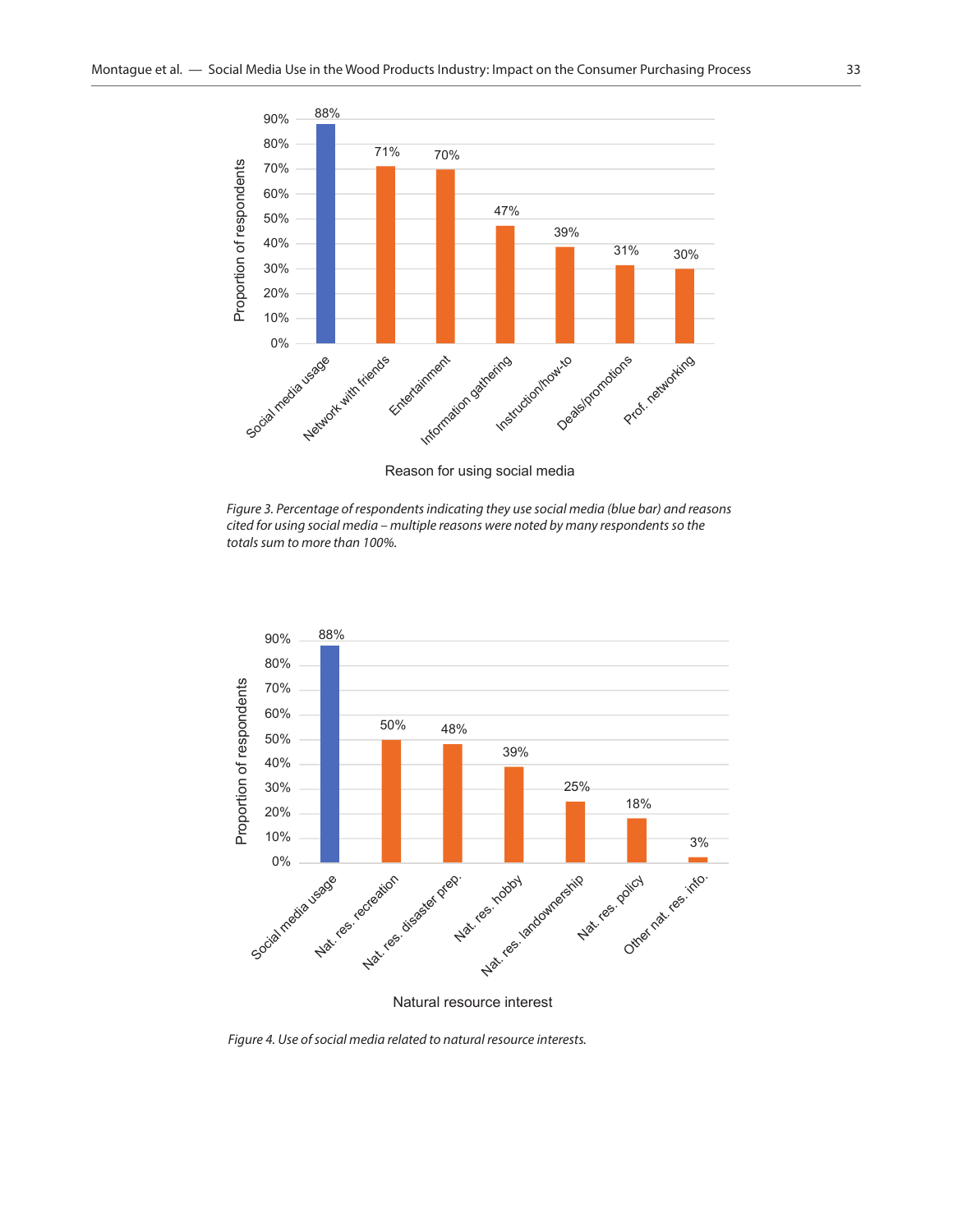week. In contrast, 57.3% of the respondents used mass media 7 hours or more per week. Of those respondents, 45.3% used mass media 10 hours or more. Results from Kruskal-Wallis rank sum tests showed significant differences among age groups in terms of the number of hours per week in which the respondents viewed social media/mass media. The two younger age groups (18-29 and 30-49) indicated substantially higher participation in social media and the two older age groups (50-64 and >64) indicated substantially higher participation in mass media.

#### *3.4 Purchasing Decision Process*

Studies show that social media is a very powerful tool in product marketing and creating brand awareness and is becoming increasingly more important for consumer decisions (Bronner & de Hoog 2014). However, the wood products industry has been slow to adopt new technology and embrace social media (Montague et al. 2016). To better understand how consumers find information about wood products, respondents were asked a series of questions about their wood product purchasing decision process. Respondents were first asked whether they had used social media to gather information about wood products. A majority (54.4%) indicated using social media to gather information about wood products. Some of the reasons listed for not using social media were "unaware it was an option", "I use other sites", and "I had no need to."

When given the same predetermined list of social media sites/types and asked to select all of the ones used as a source of information before purchasing a wood product, the top five sites/types differed slightly from those indicated for personal use. Although Facebook, YouTube, and Twitter were still listed as the top three, Google+ and photo sharing sites were listed as 4 and 5. Of the respondents that indicated using social media to gather information about wood products they were interested in purchasing, the majority stated that social media was used to gather information 2-3 times a month or less. The Kruskal-Wallis rank sum test found a significant difference among rank sums median reported social media usage rates for the different age groups and between genders. The Wilcoxon rank sums were calculated and compared to assess the differences detected among groups; respondents ages 18-49 (two youngest age groups) were substantially more likely to use social media than were respondents in the two older

age groups. Also, male respondents indicated greater usage rates for social media than females.

Ratings were obtained from respondents (on a 5-point scale anchored by  $1 =$  not important and  $5 =$  very important) as to the importance of six factors influencing the wood product purchasing decision. Five of the six statements were considered to be "important" or "very important" by more than 70% of consumer respondents (Table 1). Overall, brand reputation was highly rated by more respondents than the other factors for influencing wood products purchasing decisions and according to Hawkins et al. (1998), the level of involvement a consumer has with a product or brand can have a positive or negative impact on the purchasing decision process. Consumers are more likely to repurchase products or brands they have had satisfactory experiences with and avoid those that they did not (Koivumäki 2001, Nam et al. 2011, Pappas et al. 2014). It also is the inherent nature of consumers to buy products that are recommended by friends, family members and someone they know in real life or even in virtual world (Uddin et al. 2017). The factor that was considered important by a notably smaller proportion of respondents was information from mass media with only 57% of respondents rating this to be important to their purchasing decisions.

Although information from the internet was not listed as one of the top three factors influencing respondents' decision to purchase wood products, it was still shown as a significant factor. Three of the top roles that social media had in the decision making process were listed as (1) helping in the preliminary search about a product, (2) helping in the comparison of products and (3) helping consumers find product discounts and promotions (Figure 5).

To obtain a better understanding of consumer media preference when gathering information before product purchase, consumers were given a predetermined list of other media besides social media and asked to choose all that were used to learn about wood products. Of the other media listed, television (38.8%), retail store exposure (35%) and magazines (29%) were the top three sources selected that were used to gather information before wood product purchases. Radio (13.7%), exposure at an acquaintance's home (16.3%), newspaper (17.8%) and other media (1.4%) were the least used. Catalogs and search engines were listed as other media used. These results are not surprising seeing that there has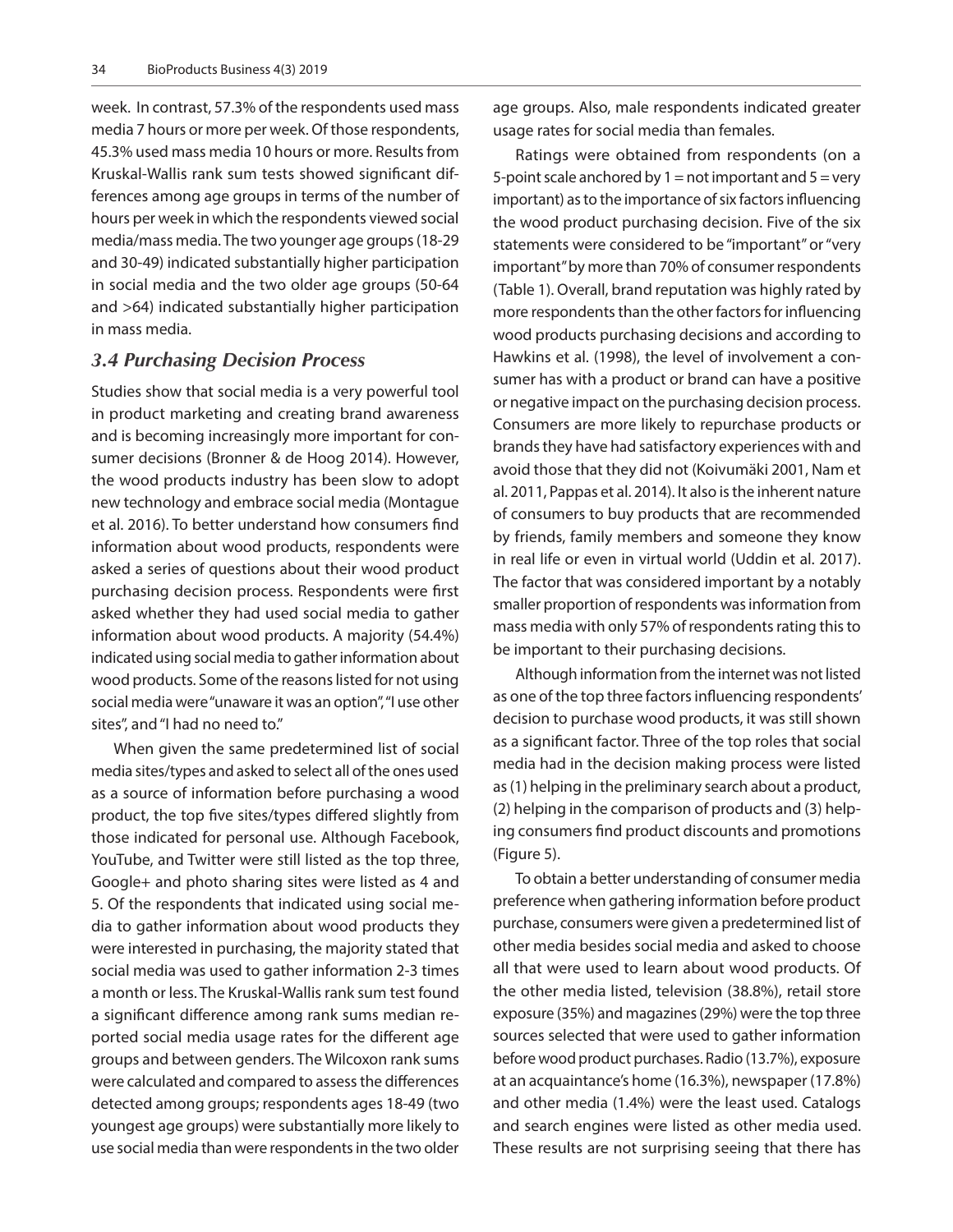|                                                    | Proportion (%) assigning a rating of: |                                         |                                                  |
|----------------------------------------------------|---------------------------------------|-----------------------------------------|--------------------------------------------------|
| Factors influencing decision to purchase wood      | Median (mode)                         | 4 or 5 (important or very<br>important) | 1 or 2 (not important or minimally<br>important) |
| <b>Brand reputation</b>                            | 4(5)                                  |                                         |                                                  |
| Previous experience                                | 4(4)                                  | 75                                      |                                                  |
| Information from peers, friends and family members | 4(4)                                  | 74                                      |                                                  |
| Knowledge or awareness of the brand                | 4(4)                                  | 73                                      |                                                  |
| Information from the internet                      | 4(4)                                  |                                         |                                                  |
| Information from mass media                        | 4(4)                                  | 57                                      | 12                                               |

Table 1. Relative importance assigned by respondents to 6 factors that may influence their decision to purchase a wood product.<sup>a</sup>

a  $n = 505$ . Values are based on a 5-point scale where 1 = not important and 5 = very important. Proportions are rounded to nearest whole number.



#### Proportion of respondents

*Figure 5. Proportion of respondents using social media to aid in the wood products purchasing process.* 

been a steady shift from print and traditional advertising to internet and social media-based advertising during the last decade.

Research has shown that there are many reasons why advertisers and consumers prefer social media over traditional media (Frandsen et al. 2016, Sarikas et al. 2016, Uddin et al. 2017). Respondents that used social media to obtain information before purchasing wood products were asked about their perceptions regarding the advantages of social media compared to traditional media. Respondents generally agreed with all five statements. They believe social media provides more information and easier access to information than traditional media, it provides an effective and powerful platform for consumers to communicate with each other and with companies, it allows them to be informed without being interrupted while doing other activities, it saves them time during the purchasing process and it provides reliable, and credible information (Figure 6). Based on 2-sided *t* tests results, all five statements were significantly different from the neutral score of 3. When asked how they viewed a wood product ad messages on social media versus traditional media, 47.7% of respondents indicated a preference for social media, 32.7% indicated that social media and traditional media were the same, 12.7% preferred traditional, 6.5% did not prefer either and .4% liked both because each medium offered something different.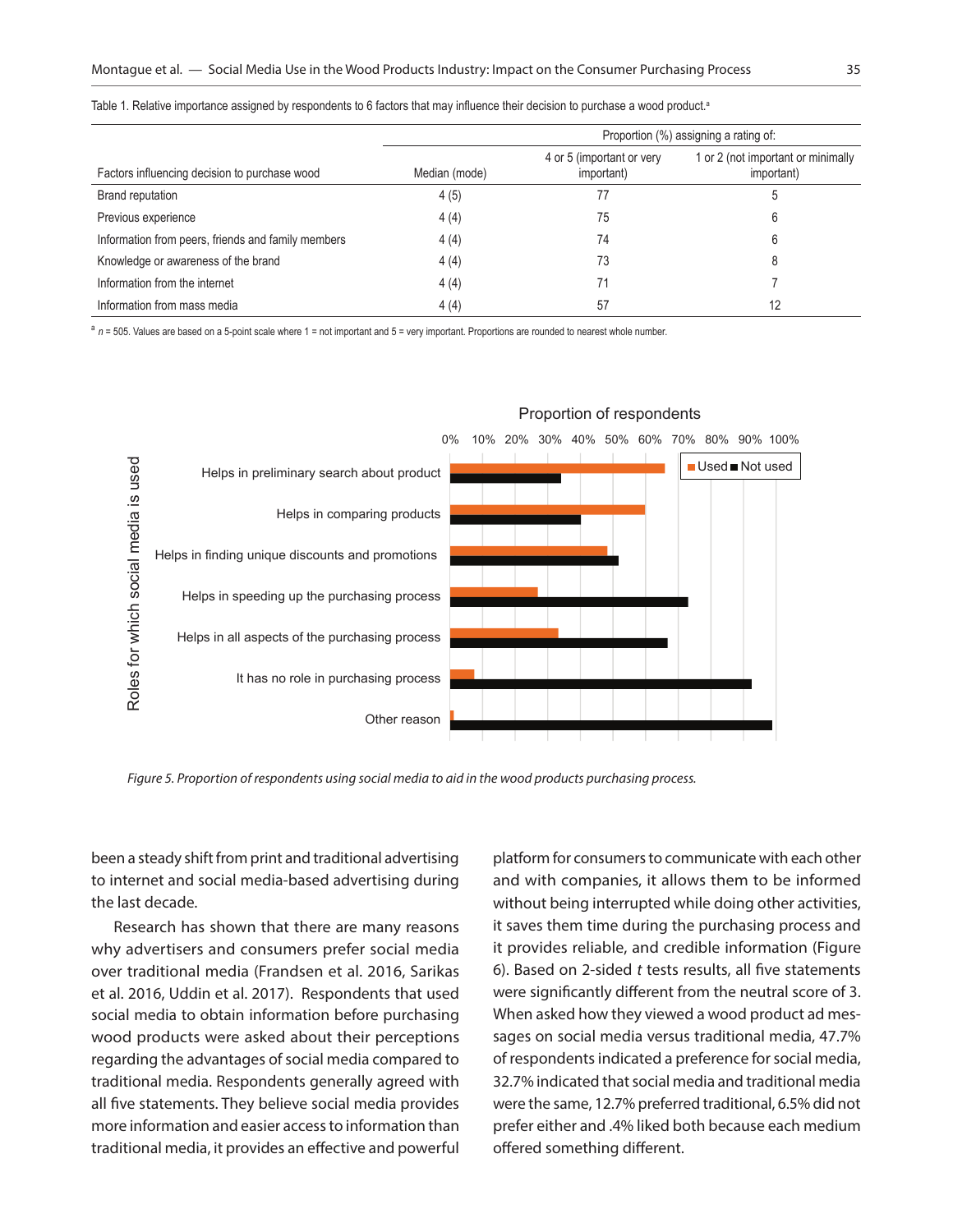

*Figure 6. Level of agreement that the cited feature is an advantage of social media compared to traditional media when buying wood products.*

Respondents were given a predetermined list to determine what attracted their attention within social media when looking for wood products to purchase and asked to select all that apply. "Visual elements of products/ads" was the top attribute selected. When asked to select all of the attributes that helped them remember more about wood products/advertisements seen on social media, visual elements also was selected as the top attribute from the predetermined list provided. These results support research that states websites and social media sites that have pictures, visual displays of products and are more interactive do better than those that do not (Bruner & Kumar 2000, Montague et al. 2012, Leung et al. 2015) and show the importance of providing consumers with a plethora of visual options. The ability to be able to visualize products such as furniture in one's home or office is very important to consumers. The introduction of virtual reality/augmented reality has given companies the ability to accommodate these desires. This year Ikea rolled out the "Place" App for iOS users, which gives consumers the ability to preview furniture in their home before purchasing it (Mangles 2018). Online retail sites have realized increased sales and customer loyalty through the creation of interactive and more realistic portrayal of products that have vibrant imaging and the ability to customize using virtual reality and similar applications (Esfahani 2005, Lurie & Mason 2007, Mangles 2018).

"Product videos/photos" was listed as the top attribute that attracted respondents' attention. However, when asked what motivated respondents' to purchase

wood products seen on social media this attribute was ranked as a close number two. "Positive comments from previous users" was the top motivating factor for consumers. "Reviews from friends and acquaintances" was selected as the third most motivating factor. "Changing other's opinions about the respondent through social media postings" and "desire to be like others" were listed as the least motivating factors. While WOM is widely regarded as the most influential factor impacting consumer behavior, eWOM reaches significantly more consumers (Daughtery & Hoffman 2014, Sohn 2014 ). Sixty-six percent of people around the world trust consumers' opinions posted online about products and services (Nielsen 2015). Understanding the implications of this is very important as wood products companies decide whether to incorporate social media into marketing strategies.

To determine how social media had affected consumers' purchasing decision process, respondents were given five different stages in the process (Table 2) and asked to rank them (on a 5-point scale anchored by  $1 =$  least affected and  $5 =$  most affected). Results suggest that consumers judge social media to have the most effect on the purchase review stage and the evaluation and comparison stage of the purchasing decision process. Research shows that potential customers are more interested in the recommendations and product reviews of others than the product information of the vendor (Hajli 2014). In fact, retailers understand the importance of customer reviews and often request post purchase reviews from customers (Park et al. 2007). Some even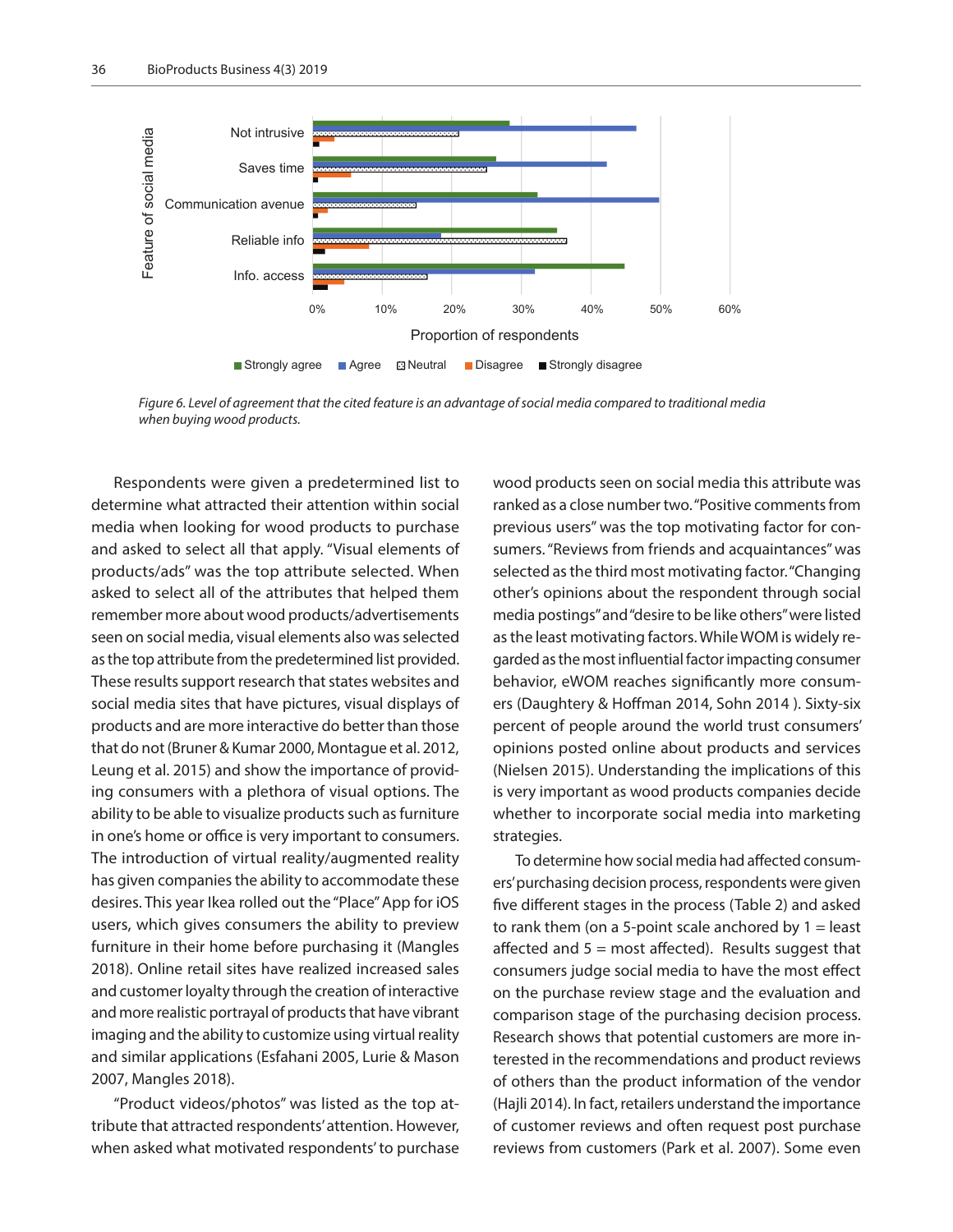|                                            |               | Proportion (%) assigning a rating of: |                                               |  |
|--------------------------------------------|---------------|---------------------------------------|-----------------------------------------------|--|
| Stages of the purchasing process           | Median (mode) | 4 or 5 (effective or very effective)  | 1 or 2 (not effective or minimally effective) |  |
| Purchase review                            | 4(5)          |                                       |                                               |  |
| Evaluation/comparison of information       | 4(4)          | 72                                    | 8                                             |  |
| Exposure to product or service information | 4(5)          | 68                                    | 13                                            |  |
| Search for alternatives                    | 4(4)          | 56                                    | 16                                            |  |
| Problem recognition                        | 4(4)          | 53                                    | 20                                            |  |

Table 2. Relative effect of social media on the 5 stages of the wood products purchasing process assigned by respondents.<sup>a</sup>

a  $n = 505$ . Values are based on a 5-point scale where 1 = least effective and 5 = most effective Proportions are rounded to nearest whole number.

offer incentives for reviews. Retailers on Amazon offer products for consumers to test and review while BestBuy offer reward points for reviews.

When asked about the effectiveness of social media in the wood products purchasing process, 24.6% of respondents indicated it was very effective, 38.4% indicated it was effective, 23.4% indicated they were neutral, 12.7% indicated it was slightly effective and 1% indicated it was not effective at all (Figure 7). Kruskal-Wallis nonparametric test results indicated that males viewed social media as being more effective than females.

Finally, respondents were asked if they were likely to share comments/reviews/information with peers or friends via social media after making a wood product purchase and if they were concerned with privacy issues when using social media during wood product purchases. Most respondents indicated that they were

likely to share comments/information with peers or friends about their wood product purchase. Privacy and web security is often a concern for individuals when purchasing online. However, when asked about privacy issues when purchasing wood products using social media, 13.3% indicated being very concerned, 17.6% indicated being concerned, 20.2% indicated having some concern, 27.7% indicated being neutral on the topic and 21.2% indicated having no concern.

# **4 Conclusion**

Data on the characteristics of US consumers and social media apps/sites used to gather information about wood products during the decision making process were collected through an online survey conducted in 2017. The 928 respondents to the online survey provided insights into the use of social media tools as an



*Figure 7. Consumer rankings, by gender, of the effectiveness of social media as a tool for assisting in the wood products buying process.*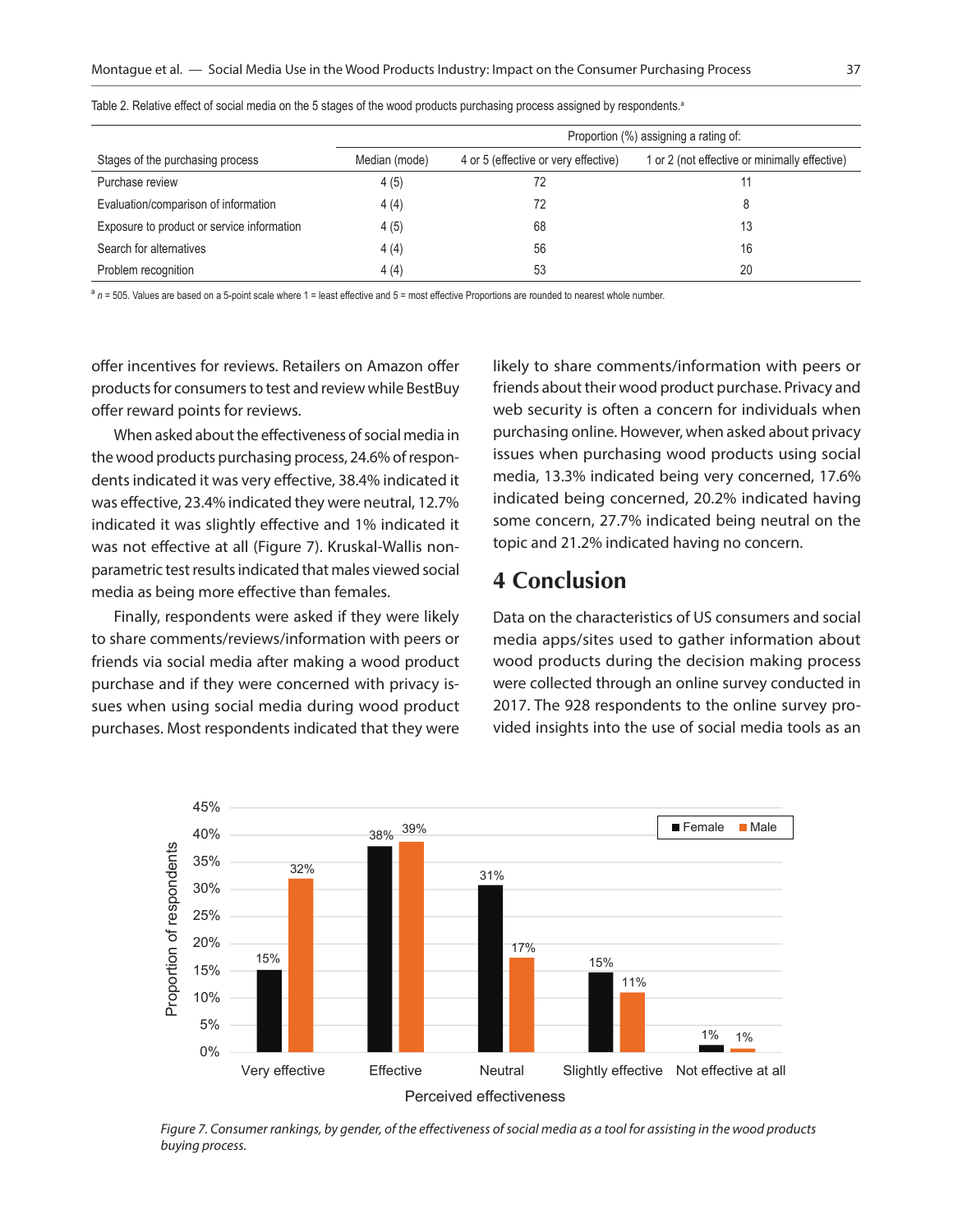information gathering tool for potential forest products consumers. Although consumer use of social media to research and gather information on companies and products is commonplace in the U.S., limited research has been conducted on consumer use of social media to gather information about wood products and the benefits associated with it.

Results from this study show that respondents are beginning to embrace social media as a way to gather information about wood products. While 88.1% of the respondents indicated using social media, only 54.4% have used social media to gather information about wood products before purchasing. Many indicated being unaware that social media was an option to search for wood products information. This shows that there are opportunities available for wood products companies to capture audiences and markets through innovative marketing strategies that incorporate social media.

Understanding the various social media tools used by U.S. consumers, the information gathered through these tools and the reasons these tools are used could aid companies in developing effective marketing strategies. Based on respondents' comments, there seems to be a lack of knowledge when it comes to the wood products industry and the products the industry produces. These results also can provide information that can aid companies in effectively distributing valuable information about the industry and products.

Because advances in technology have changed the way businesses and consumers communicate, there are now many ways to market products that allow consumers to develop personal connections with products and brands. Visual displays and platforms seem to be very important to respondents in helping them in the decision making process. Because of the aesthetic attributes of wood and the numerous products created from wood, the industry is in a position to benefit from visual showcasing and storytelling on various social media applications.

According to the results of this study, there is room to increase consumer exposure and awareness of the industry and its products. As the population ages, wood products consumers will continue to shift from being traditional media users to being technology and social media dependent consumers. The US wood products industry's ability to adjust to this change will most likely determine how it will fare in terms of increasing global competitiveness.

### **5 Literature Cited**

- Aguilar, F.X., & Cai, Z. (2010). Conjoint effect of environmental labeling, disclosure of forest of origin and price on consumer preferences for wood products in the US and UK*. Ecological Economics* 70(2), 308–316.
- American Association for Public Opinion Research (AAPOR). 2007. Online Panels. Retrieved January 26, 2018 at: [https://www.](https://www.aapor.org/AAPOR_Main/media/MainSiteFiles/Online-Panels.pdf) [aapor.org/AAPOR\\_Main/media/MainSiteFiles/Online-Panels.](https://www.aapor.org/AAPOR_Main/media/MainSiteFiles/Online-Panels.pdf) [pdf.](https://www.aapor.org/AAPOR_Main/media/MainSiteFiles/Online-Panels.pdf)
- Arano, K.G. (2008, March). Electronic commerce adoption in West Virginia's primary and secondary hardwood industries: Preliminary results. In *Proceedings of the 2008 Southern Forest Economics Workers (SOFEW) Annual Meeting* (pp. 72–81).
- Baird, C.H, & Parasnis, G. (2011). From social media to social customer relationship management. *Strategy & Leadership* 39(5), 30–37.
- Baskaran, S., Howe, N.C., Mahadi, N., & Ayob, S.A. (2017). Youth and Social Media Comportment: A Conceptual Perspective. *International Journal of Academic Research in Business and Social Sciences* 7(11), 1260–1277.
- Bronner, F., & de Hoog, R. (2014). Social media and consumer choice. *International Journal of Market Research* 56(1), 51–71.
- Bruner, G.C., & Kumar, A. (2000). Web commercials and advertising hierarchy-of-effects. *Journal of Advertising Research* 40(1–2), 35–42.
- Cai, Z., & Aguilar, F.X. (2014). Corporate social responsibility in the wood products industry: US and Chinese consumers' perceptions. *Forest Products Journal* 64(3), 97–106.
- Callegaro, M., Baker, R.P., Bethlehem, J., Göritz, A.S., Krosnick, J.A., & Lavrakas, P.J. (Eds.). (2014). *Online panel research: A data quality perspective*. John Wiley & Sons.
- Chaffey, D. (2016). Global social media research summary 2016. *Smart Insights: Social Media Marketing*. Retrieved May 16, 2018 at: [http://www.Smartinsights.Com/SocialMedia-Marketing/](http://www.Smartinsights.Com/SocialMedia-Marketing/Social-Media-Strategy/New-Global-SocialMedia-Research/) [Social-Media-Strategy/New-Global-SocialMedia-Research/](http://www.Smartinsights.Com/SocialMedia-Marketing/Social-Media-Strategy/New-Global-SocialMedia-Research/).
- Chappuis, B., Gaffey, B., & Parvizi, P. (2011). Are your customers becoming digital junkies? *McKinsey Quarterly*. Retrieved on June 17, 2018 at: [http://www.looooker.com/wp-content/](http://www.looooker.com/wp-content/uploads/2013/05/Are-your-customers-becoming-digital-junkies.pdf) [uploads/2013/05/Are-your-customers-becoming-digital](http://www.looooker.com/wp-content/uploads/2013/05/Are-your-customers-becoming-digital-junkies.pdf)[junkies.pdf](http://www.looooker.com/wp-content/uploads/2013/05/Are-your-customers-becoming-digital-junkies.pdf).
- Couper, M.P. (2000). Web surveys: A review of issues and approaches. *The Public Opinion Quarterly* 64(4), 464–494.
- Craig, B.M., Hays, R.D., Pickard, A.S., Cella, D., Revicki, D.A., & Reeve, B.B. (2013) Comparison of US panel vendors for online surveys. *Journal of Medical Internet Research* 15(11): e260.
- Daugherty, T., & Hoffman, E. (2014). eWOM and the importance of capturing consumer attention within social media. *Journal of Marketing Communications* 20(1–2), 82–102.

Esfahani, E. (2005). Why 'buy'buttons are booming. *Business 2.0*, 36.

- Frandsen, M., Thow, M., & Ferguson, S.G. (2016). The effectiveness of social media (Facebook) compared with more traditional advertising methods for recruiting eligible participants to health research studies: a randomized, controlled clinical trial. *JMIR Research Protocols* 5(3).
- Gao, H., Barbier, G., & Goolsby, R. (2011). Harnessing the crowdsourcing power of social media for disaster relief. *IEEE Intelligent Systems* 26(3), 10–14.
- Gazal, K., Montague, I., Poudel, R., & Wiedenbeck, J. (2016). Forest products industry in a digital age: Factors affecting social media adoption. *Forest Products Journal* 66(5), 343–353.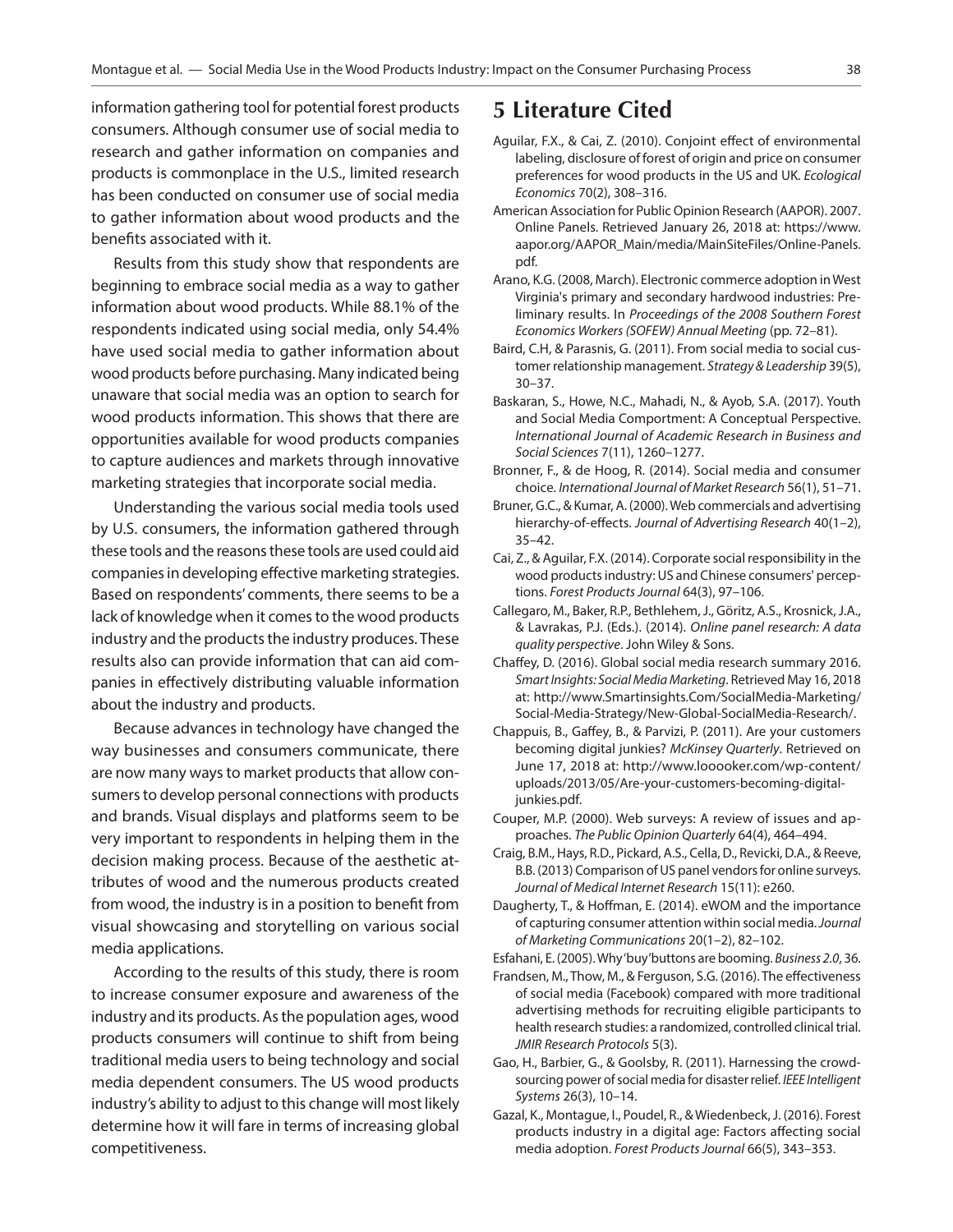- Gunawan, D.D., & Huarng, K.H. (2015). Viral effects of social network and media on consumers' purchase intention. *Journal of Business Research* 68(11), 2237–2241.
- Hajli, M.N. (2014). A study of the impact of social media on consumers. *International Journal of Market Research* 56(3), 387–404.
- Hays, R.D., Liu, H., & Kapteyn, A. (2015). Use of internet panels to conduct surveys. *Behavior Research Methods* 47(3), 685–690.
- Hudson, S., Huang, L., Roth, M.S., & Madden, T.J. (2016). The influence of social media interactions on consumer–brand relationships: A three-country study of brand perceptions and marketing behaviors. *International Journal of Research in Marketing* 33(1), 27–41.
- Hughes, A.L., & Palen, L. (2009). Twitter adoption and use in mass convergence and emergency events. *International Journal of Emergency Management* 6(3–4), 248–260.
- Imran, M., Elbassuoni, S., Castillo, C., Diaz, F., & Meier, P. (2013, May). Extracting information nuggets from disaster-related messages in social media. In *Iscram. Proceedings of the 10th International ISCRAM Conference – Baden-Baden, Germany, May 2013,* T. Comes, F. Fiedrich, S. Fortier, J. Geldermann and L. Yang, eds.
- Kim, A.J., & Ko, E. (2012). Do social media marketing activities enhance customer equity? An empirical study of luxury fashion brand. *Journal of Business Research* 65(10), 1480–1486.
- Kim, E., & Drumwright, M. (2016). Engaging consumers and building relationships in social media: How social relatedness influences intrinsic vs. extrinsic consumer motivation. *Computers in Human Behavior* 63, 970–979.
- Köhler, C.F., Rohm, A.J., de Ruyter, K., & Wetzels, M. (2011). Return on interactivity: The impact of online agents on newcomer adjustment. *Journal of Marketing* 75(2), 93–108.
- Koivumäki, T. (2001). Customer satisfaction and purchasing behaviour in a web-based shopping environment. *Electronic Markets* 11(3), 186–192.
- Lamberton, C., & Stephen, A.T. (2016). A thematic exploration of digital, social media, and mobile marketing: Research evolution from 2000 to 2015 and an agenda for future inquiry. *Journal of Marketing* 80(6), 146–172.
- Lin, I.F. & Schaeffer, N.C. (1995). Using survey participants to estimate the impact of nonparticipation. *Public Opinion Q.*  2:236–258.
- Leung, X.Y., Bai, B., & Stahura, K.A. (2015). The marketing effectiveness of social media in the hotel industry: A comparison of Facebook and Twitter. *Journal of Hospitality & Tourism Research* 39(2), 147–169.
- Luna, S., & Pennock, M. J. (2018). Social Media Applications and Emergency Management: A Literature Review and Research Agenda. *International Journal of Disaster Risk Reduction* 28(2018), 565–577.
- Lurie, N.H., & Mason, C. H. (2007). Visual representation: Implications for decision making. *Journal of Marketing* 71(1), 160–177.
- Mangles, C. (2018). Is marketing ready for VR / AR in 2018? Retrieved on April 3, 2018 at: [https://www.smartinsights.com/](https://www.smartinsights.com/digital-marketing-platforms/video-marketing/is-marketing-ready-for-vr-ar-in-2018/) [digital-marketing-platforms/video-marketing/is-marketing](https://www.smartinsights.com/digital-marketing-platforms/video-marketing/is-marketing-ready-for-vr-ar-in-2018/)[ready-for-vr-ar-in-2018/](https://www.smartinsights.com/digital-marketing-platforms/video-marketing/is-marketing-ready-for-vr-ar-in-2018/)
- Montague, I. B., & Wiedenbeck, J. (2012). Cultivating connections in 2012--web strategies used by forest products businesses in the southern US. In*: Aronow, Mary Ellen, ed. Proceedings of the 2012 Southern Forest Economics Workers (SOFEW) annual meeting; 2012 March 19-21; Charlotte, NC. Southern Forest Economics Workers: 112-124.* (pp. 112–124).
- Montague, I., Gazal, K.A., Wiedenbeck, J., & Shepherd, J.G. (2016). Forest products industry in a digital age: A look at e-commerce and social media. *Forest Products Journal* 66(1), 49–57.
- Nam, J., Ekinci, Y., & Whyatt, G. (2011). Brand equity, brand loyalty and consumer satisfaction. *Annals of Tourism Research* 38(3), 1009–1030.
- Nadeem, W., Andreini, D., Salo, J., & Laukkanen, T. (2015). Engaging consumers online through websites and social media: A gender study of Italian Generation Y clothing consumers. *International Journal of Information Management* 35(4), 432–442.
- Nielson, A. C. (2015). Global trust in advertising. *NY: USA, Nielsen Media Research, ACNielsen*. Retrieved on April 3, 2018 at: [http://](http://www.nielsen.com/us/en/insights/reports/2015/global-trust-in-advertising-2015.html) [www.nielsen.com/us/en/insights/reports/2015/global-trust](http://www.nielsen.com/us/en/insights/reports/2015/global-trust-in-advertising-2015.html)[in-advertising-2015.html](http://www.nielsen.com/us/en/insights/reports/2015/global-trust-in-advertising-2015.html)
- Olsen, N.V., & Christensen, K. (2015). Social media, new digital technologies and their potential application in sensory and consumer research. *Current Opinion in Food Science* 3, 23–26.
- Pappas, O, I., G. Pateli, A., N. Giannakos, M., & Chrissikopoulos, V. (2014). Moderating effects of online shopping experience on customer satisfaction and repurchase intentions. *International Journal of Retail & Distribution Management* 42(3), 187–204.
- Park, D.H., Lee, J., & Han, I. (2007). The effect of on-line consumer reviews on consumer purchasing intention: The moderating role of involvement. *International Journal of Electronic Commerce* 11(4), 125–148.
- Phoon, A. (2017). Social Media and its stark influence on society. *WRIT: GSW Journal of First-Year Writing* 1(1), 8.
- Qualman, E. (2010). *Socialnomics: How social media transforms the way we live and do business*. John Wiley & Sons.
- Sarıkaş, R.A.A., Ceviz, I.N.Ö., Yayla, R.A.A., Tektaş, A.P.D.N., & Polat, R.A.Z. (2016). Impact of advertisements in social media on purchasing behaviour of associate students. *Journal of Educational & Instructional Studies in the World* 6(4).
- Shim, S. (1996). Adolescent consumer decision‐making styles: The consumer socialization perspective. *Psychology & Marketing* 13(6), 547–569.
- Shook, S.R., Zhang, Y., Braden, R., & Baldridge, J. (2002). The use of eBusiness in the Pacific Northwest secondary forest products industry. *Forest Products Journal* 52(1), 59.
- Skeels, M.M. & Grudin, J. (2009). When social networks cross boundaries: A case study of workplace use of Facebook and LinkedIn. *Proceedings of the ACM 2009 International Conference on Supporting Group Work, May 10–13, 2009, Sanibel Island, Florida*; ACM. pp. 95–104.
- Sohn, D. (2014). Coping with information in social media: The effects of network structure and knowledge on perception of information value. *Computers in Human Behavior* 32, 145–151.
- Survey Sampling International. (2108). Retrieved on April 25, 2018 at [www.surveysampling.com/ssi-esomar-28-questions](http://www.surveysampling.com/ssi-esomar-28-questions).
- Tardanico, S. (2012). Is social media sabotaging real communication? *Forbes.* Retrieved on April 3, 2018 at: [https://www.](https://www.forbes.com/sites/susantardanico/2012/04/30/is-social-media-sabotaging-real-communication/#a6dde4e2b62f) [forbes.com/sites/susantardanico/2012/04/30/is-social-media](https://www.forbes.com/sites/susantardanico/2012/04/30/is-social-media-sabotaging-real-communication/#a6dde4e2b62f)[sabotaging-real-communication/#a6dde4e2b62f](https://www.forbes.com/sites/susantardanico/2012/04/30/is-social-media-sabotaging-real-communication/#a6dde4e2b62f).
- The Statistics Portal. (2018). Retrieved April 25, 2018 at: [www.](http://www.Statista.com) [Statista.com](http://www.Statista.com).
- Thompson, M.E., Fong, G.T., Hammond, D., Boudreau, C., Driezen, P., Hyland, A., Borland, R., Cummings, K.M., Hastings, G.B., Siahpush, M. and MacKintosh, A.M. (2006). Methods of the International Tobacco Control (ITC) four country survey. Tobacco control, 15(suppl 3), iii12–iii18.
- Uddin, K.S., Chowdhury, S.A., & Mamun, M.M. (2017). Problems and Prospects of Brand Communication through Social Media: